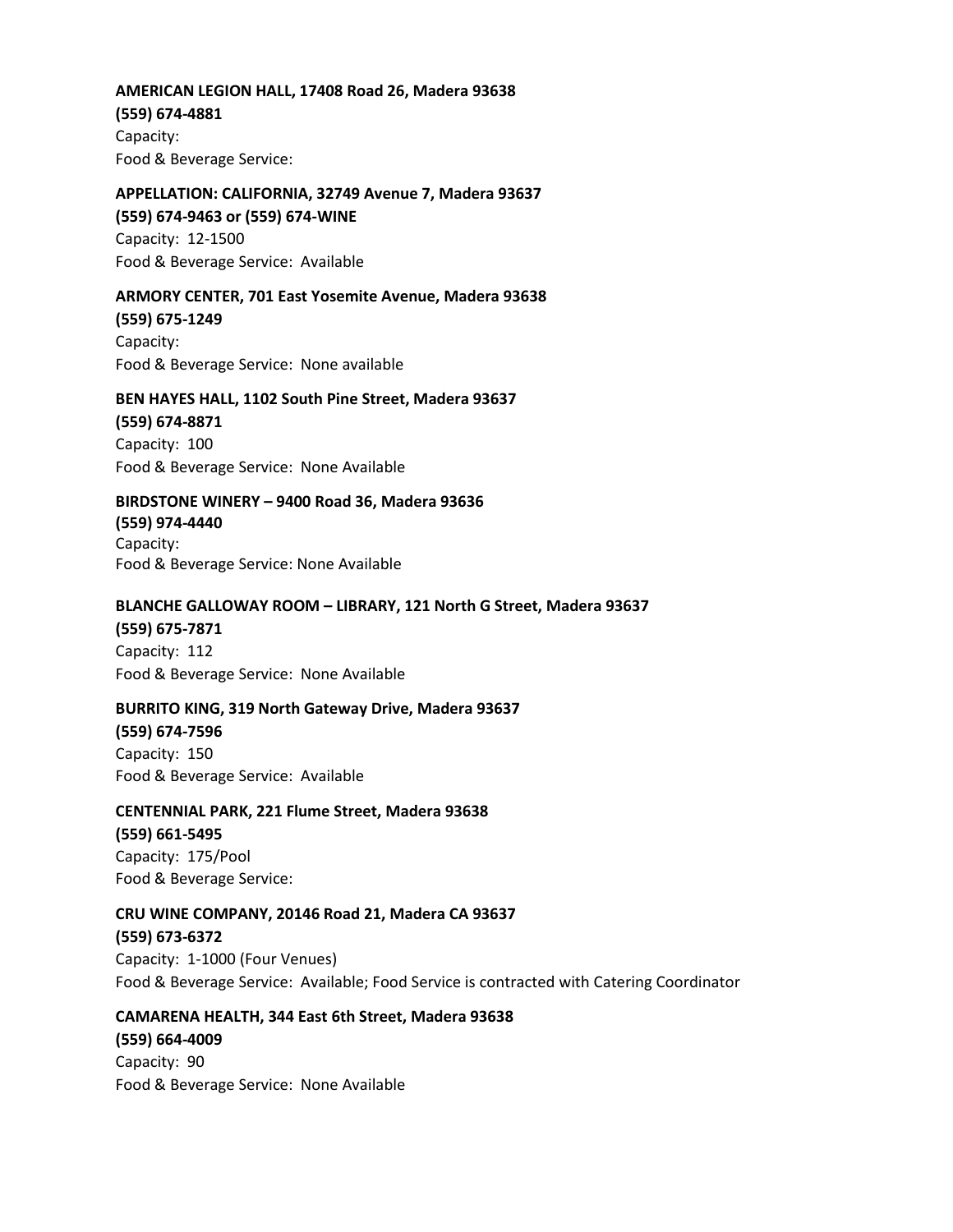# **DI CICCO'S ITALIAN RESTAURANT, 516 South I Street, Madera 93637**

## **(559) 674-2435**

Capacity: 45/Banquet Room Food & Beverage Service: Available

## **DON PEPPERONI'S, 422 South Gateway Drive #108, Madera 93637**

**(559) 395-4778** Capacity: 78/Dining Room Food & Beverage Service: Available

## **EDGAR'S RESTAURANT, 1922 Howard Road, Madera 93637**

**(559) 661-0306** Capacity: Food & Beverage Service: Available

# **ELKS LODGE #1918 B.P.O.E., 112 West 6th Street, Madera 93637 (559) 673-1918**

Capacity: 250/Downstairs, 200/Upstairs Food & Beverage Service: Available

# **FRANK A. BERGON SENIOR CENTER, 238 South D Street, Madera 93638 (559) 673-4293 or (559) 661-5495**

Capacity: 200/Assembly, 100/Banquet Food & Beverage Service: Please Call

## **GRIFFIN HALL, 201 North C Street, Madera 93638 (559) 674-9489** Capacity: 350 Food & Beverage Service: None Available

## **HAMPTON INN & SUITES HOTEL, 3254 Airport Drive, Madera CA 93637**

**(559) 661-0910** Capacity: 35 Food & Beverage Service: Available

## **HATFIELD HALL – FAIRGROUNDS, 1850 West Cleveland Avenue, Madera 93637**

**(559) 674-8511** Capacity: 500 Food & Beverage Service: None Available

## **HOLIDAY INN EXPRESS, 2290 Marketplace Drive, Madera 93637**

**(559) 661-7400** Capacity: 49 Food & Beverage Service: Please Call

**HOLY SPOUSES HALL, 310 North I Street, Madera 93637 (559) 674-9489** Capacity: 600 Food & Beverage Service: None Available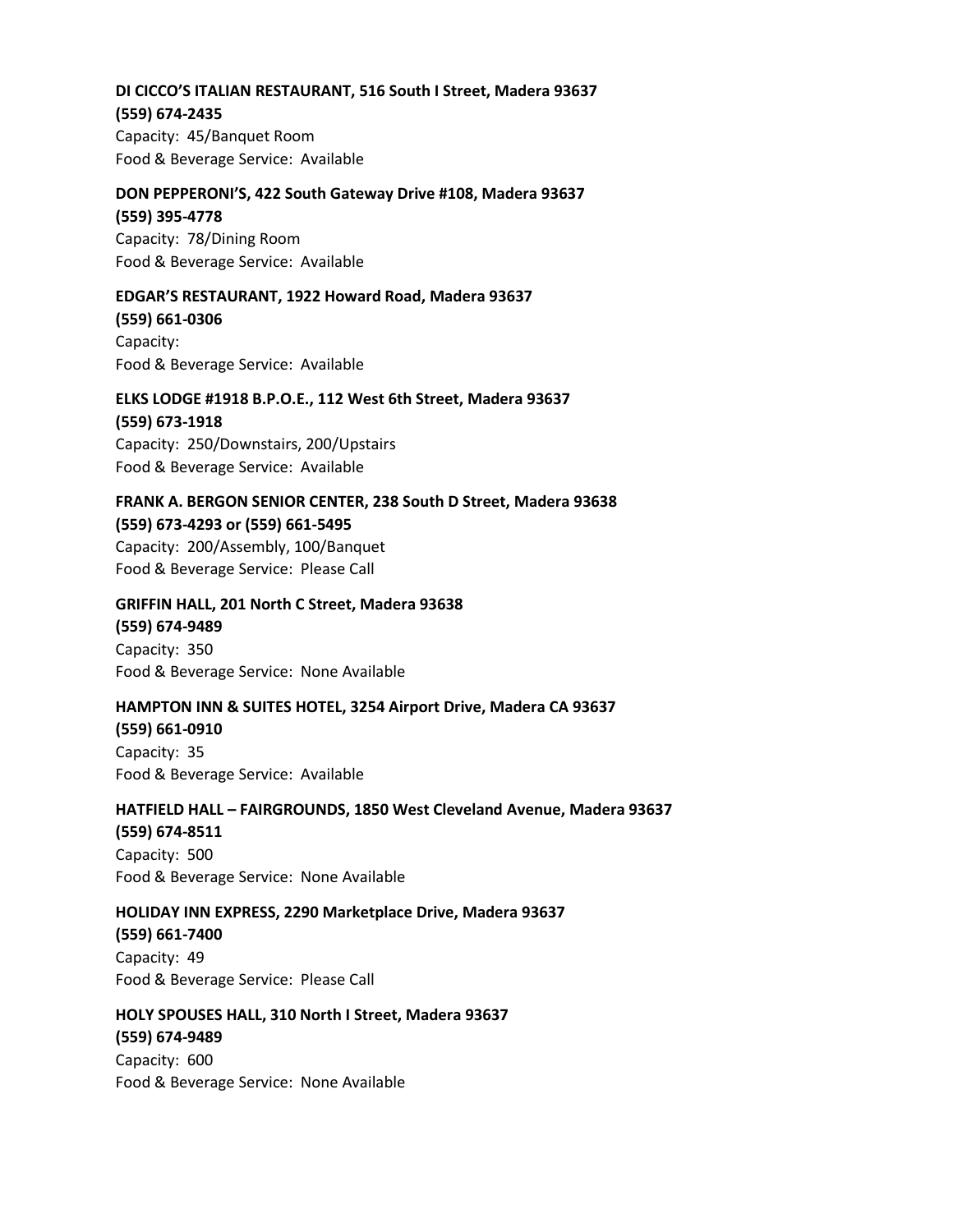# **I.H.O.P. RESTAURANT, 2201 West Cleveland Avenue, Madera 93637 (559) 675-5179**

Capacity: 45/Patio, 40/Banquet Room Food & Beverage Service: Available

# **ITALO-AMERICAN CLUB, 331 South D Street, Madera 93638 (559) 674-2225 or (559) 674-2908** Capacity: 260 Food & Beverage Service: None Available

## **JOE VAN ALEN HALL – FAIRGROUNDS, 1850 West Cleveland Avenue, Madera 93637**

**(559) 674-8511** Capacity: 100 Food & Beverage Service: None Available

# **KNOX PARK CENTER, Knox & A Streets, Madera 93638**

**(559) 673-6315 or (559) 661-5495** Capacity: Food & Beverage Service: None Available

## **LA QUINTA INN & SUITES BY WYNDHAM MADERA, 317 N. G Street, Madera 93637 (559) 831-0730**

Capacity: 12 Food & Beverage Service: None Available

## **LIONS TOWN & COUNTRY PARK, 2300 Howard Road, Madera CA 93637**

**(559) 661-5495** Capacity: 80/Pavilion, 40/Picnic1, 24/Picnic2, 25 Food & Beverage Service: None Available

## **MADERA CHAMBER OF COMMERCE, 120 North E Street, Madera 93638**

**(559) 673-3563** Capacity: 12 Food & Beverage Service: None Available

## **MADERA COMMUNITY HOSPITAL, 1250 East Almond Avenue, Madera 93637**

**(559) 675-5500** Capacity: 70 Food & Beverage Service: Available

## **MADERA COUNTY COURTHOUSE PARK, 210 West Yosemite Avenue, Madera CA 93637**

**(559) 675-7703** Capacity: Food & Beverage Service: None Available

## **MADERA HOUSING AUTHORITY CONFERENCE ROOM, 205 North G Street, Madera CA 93637**

**(559) 674-5695** Capacity: 10 Food & Beverage Service: None Available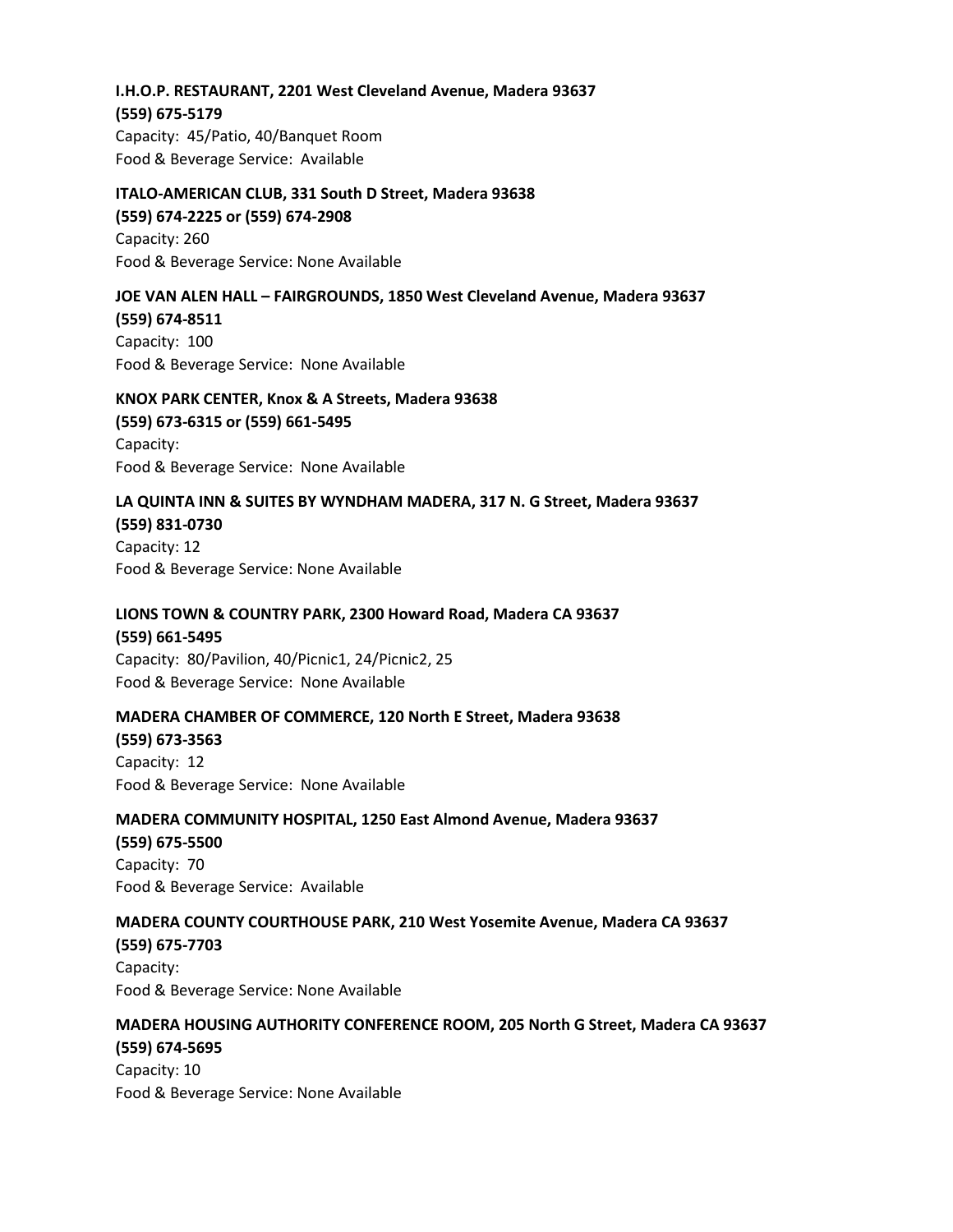## **MADERA MUNICIPAL GOLF COURSE, 23200 Avenue 17, Madera 93637**

**(559) 675-3553** Capacity: 250 (Room can be divided) Food & Beverage Service: Available

## **MADERA ODD FELLOW, 14862 Road 26, Madera, CA 93637**

**(559) 674-2789** Capacity: 120 Food & Beverage Service: None Available

## **MADERA PLAZA COMMUNITY ROOM, 1110 East Kennedy Street, Madera CA 93638**

**(559) 674-5695** Capacity: 20-25 Food & Beverage Service: None Available

## **MADERA SUNRISE ROTARY SPORTS COMPLEX, Millview, 1901 Clinton Street, Madera CA 93638**

**(559) 661-5495** Capacity: 200/Pavilion Food & Beverage Service: None Available

## **MC NALLY PARK SHELTER, 825 A Street, Madera 93638**

**(559) 661-5495** Capacity: 60 Food & Beverage Service: None Available

## **ME-N-ED's PIZZA, 120 Dwyer Street, Madera 93637**

**(559) 675-9613** Capacity: Food & Beverage Service: Available

## **MEXICAN-AMERICAN ACTIVITY CENTER, 716 Columbia Street, Madera 93638**

**(559) 661-5495 or (559) 674-3518** Capacity: 50 Food & Beverage Service: None Available

**MOUNTAIN MIKES PIZZA, 2180 w. Cleveland Avenue, Madera 93637 (559) 664-9990** Capacity: 30 Food & Beverage Service: Available

**PAN-AMERICAN COMMUNITY CENTER, 703 East Sherwood Way, Madera 93638 (559) 675-2095 or (559) 661-5495** Capacity: 350/Gym, 90/Multipurpose Room Food & Beverage Service: None Available

**PAN-AMERICAN PARK, 703 Sherwood Way, Madera 93638 (559) 661-5495** Capacity: 30/Shelter Food & Beverage Service: None Available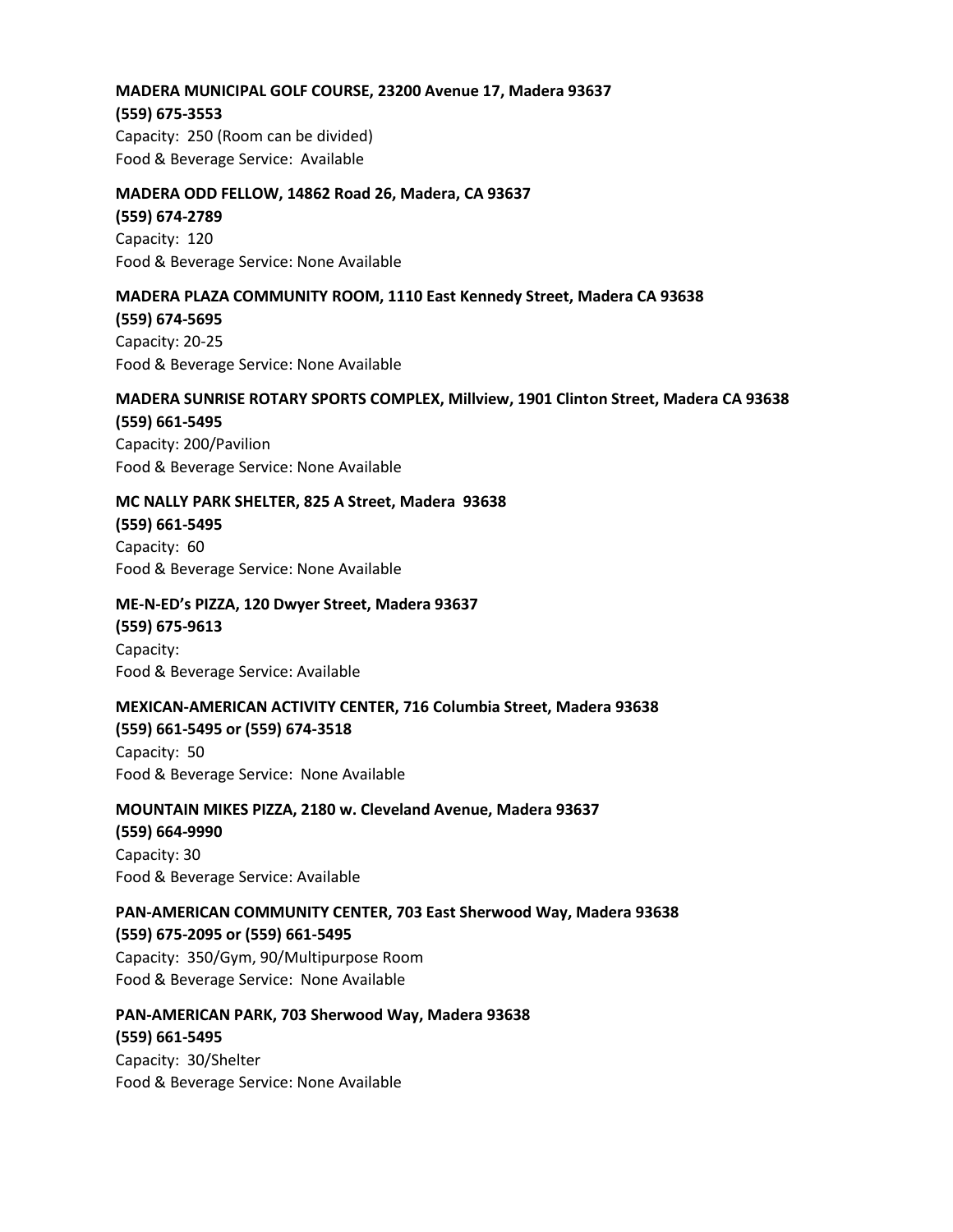## **PETERS BROTHERS SOCIAL HALL, 1187 South Granada, Madera 93637**

**(559) 673-7117**

Capacity: 200 Food & Beverage Service: None Available

## **ROTARY PARK PAVILLION , 910 N. Gateway, Madera 93637**

**(559) 661-5495** Capacity: 200 Food & Beverage Service: None Available

## **ROTARY PARK, 910 N. Gateway, Madera 93637**

**(559) 661-5495** Capacity: 60/Shelter #1, Shelter #2 and Shelter #3 Food & Beverage Service: None Available

## **ROTARY YOUTH HUT, 113 South Q Street, Madera 93637**

**(559) 661-5495**

Capacity: 50 Food & Beverage Service: None Available

## **ROUND TABLE PIZZA, 1930 Howard Road, Suite 101, Madera 93637**

**(559) 673-7043**

Capacity: 50/35 Food & Beverage Service: Available

## **SAN JOAQUIN WINERY – 21821 Avenue 16, Madera 93637**

**(559) 673-0066** Capacity: Indoor & Outside up to 300 Food & Beverage Service: None Available

## **SPRINGHILL SUITES BY MARRIOTT MADERA, 1219 E. Almond Ave., Madera 93637**

**(559) 664-9800** Capacity: 40 (Room can be divided into 2 of 20) Food & Beverage Service: Outside catering available

## **THE COKE HALLOWELL CENTER, 11605 Old Friant Rd, Fresno 93730**

**(559) 248-8480** Capacity: 200 / Daytime and Evening Garden, Ranch House Food & Beverage Service: Available

## **THE VINEYARD RESTAURANT, 605 South I Street, Madera 93637**

**(559) 674-0923** Capacity: 55 Food & Beverage Service: Available

**TOCA MADERA - 36140 Avenue 9, Madera 93636 (559) 474-8286** Capacity: Food & Beverage: None Available